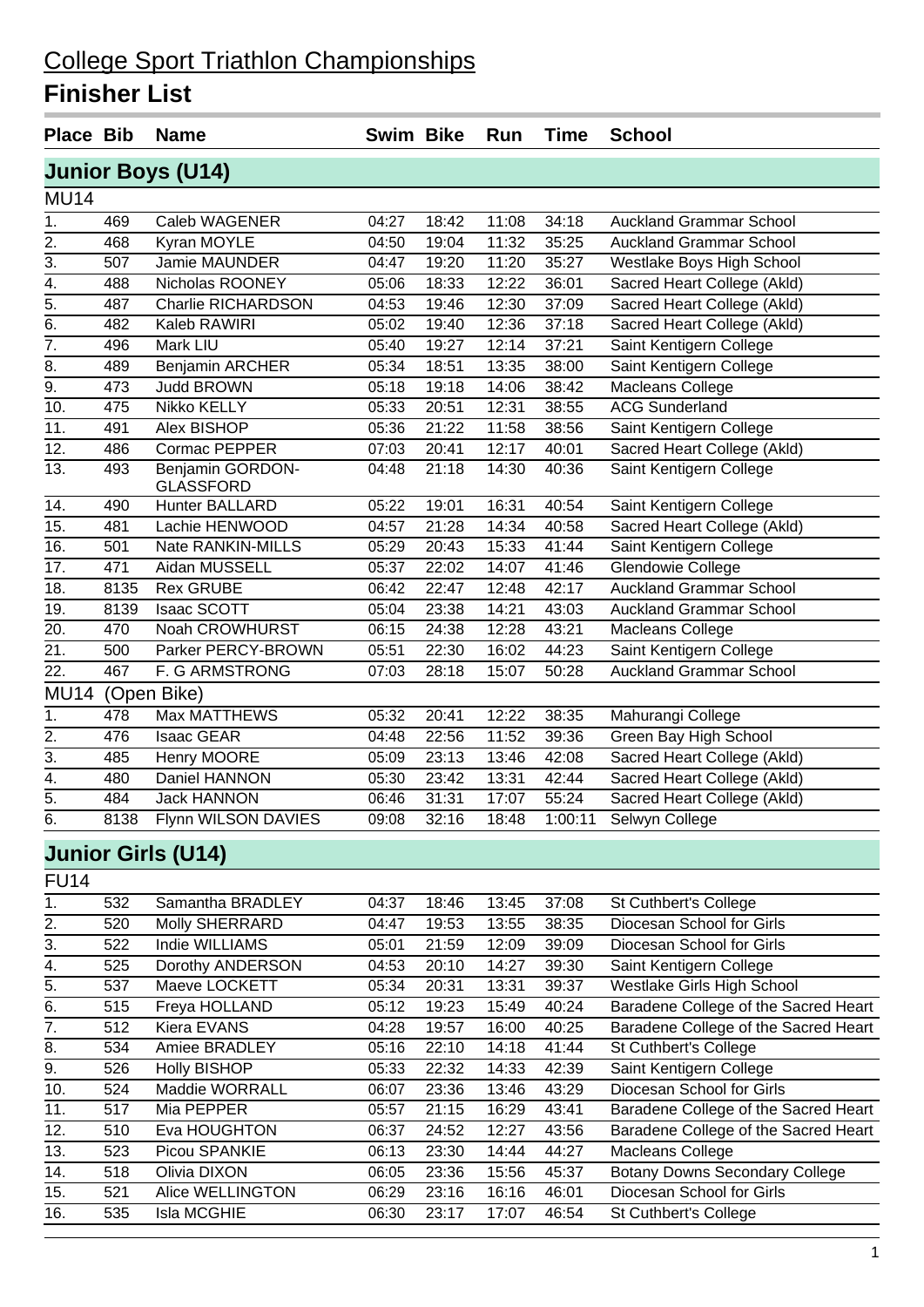### **Finisher List**

| <b>Place Bib</b>  |      | <b>Name</b>                        | <b>Swim Bike</b> |       | Run   | <b>Time</b> | <b>School</b>                        |
|-------------------|------|------------------------------------|------------------|-------|-------|-------------|--------------------------------------|
| 17.               | 514  | Zara PAGE,                         | 05:50            | 27:19 | 15:04 | 48:14       | Baradene College of the Sacred Heart |
| 18.               | 513  | <b>Emily LYDON</b>                 | 05:17            | 22:51 | 20:14 | 48:23       | Baradene College of the Sacred Heart |
| 19.               | 527  | Maisie PENMAN                      | 06:09            | 25:52 | 18:12 | 50:13       | Glendowie College                    |
| 20.               | 519  | Maya SHAW                          | 07:26            | 24:38 | 18:38 | 50:42       | Baradene College of the Sacred Heart |
| 21.               | 511  | Stella LI                          | 06:36            | 28:20 | 18:42 | 53:37       | Baradene College of the Sacred Heart |
| 22.               | 533  | Amelia BENBOW                      | 07:37            | 30:41 | 16:05 | 54:22       | St Cuthbert's College                |
| 23.               | 8137 | Indy NESHAUSEN                     | 06:03            | 28:59 | 19:57 | 54:59       | Saint Kentigern College              |
| 24.               | 549  | Amelie MOORE                       | 07:22            | 29:32 | 19:19 | 56:13       | <b>St Cuthbert's College</b>         |
| 25.               | 531  | Chloe ZENG                         | 09:51            | 29:36 | 19:41 | 59:07       | Saint Kentigern College              |
| 26.               | 509  | Amberly AH CHEE                    | 07:26            | 32:38 | 22:17 | 1:02:20     | Baradene College of the Sacred Heart |
| <b>FU14</b>       |      | (Open Bike)                        |                  |       |       |             |                                      |
| 1.                | 8136 | Alexa HARRIS                       | 07:18            | 28:45 | 16:28 | 52:31       | Epsom Girls Grammar School           |
|                   |      | <b>Junior Teams (U14)</b>          |                  |       |       |             |                                      |
| <b>Girls Team</b> |      |                                    |                  |       |       |             |                                      |
| 1.                | 550  | Team St Cuthbert's Team 1          | 05:38            | 23:03 | 12:01 | 40:43       | St Cuthbert's College                |
| 2.                | 546  | Team Saint Kentigern U14           | 04:25            | 23:06 | 13:54 | 41:25       | Saint Kentigern College              |
| 3.                | 551  | Team St Cuthbert's Team 2          | 04:26            | 27:26 | 11:40 | 43:32       | St Cuthbert's College                |
| $\overline{4}$ .  | 552  | Team Selwyn Junior Girls           | 04:44            | 25:10 | 14:01 | 43:55       | Selwyn College                       |
| 5.                | 548  | <b>Team Glendowie Junior Girls</b> | 03:48            | 26:16 | 14:07 | 44:11       | Glendowie College                    |
|                   |      | Intermediate Boys (U16)            |                  |       |       |             |                                      |
| <b>MU16</b>       |      |                                    |                  |       |       |             |                                      |
| $\overline{1}$ .  | 594  | <b>Cam MAUNDER</b>                 | 06:58            | 16:33 | 13:45 | 37:16       | Westlake Boys High School            |
| 2.                | 587  | Coen ANDERSON                      | 07:15            | 17:21 | 14:15 | 38:51       | Saint Kentigern College              |
| 3.                | 591  | Joshua GORDON-<br><b>GLASSFORD</b> | 07:38            | 17:13 | 14:24 | 39:15       | Saint Kentigern College              |
| 4.                | 580  | Finn WILSON                        | 07:50            | 17:03 | 14:24 | 39:17       | Macleans College                     |
| 5.                | 572  | Quinn GARDINER-HALL                |                  |       |       | 43:05       | <b>Auckland Grammar School</b>       |
| 6.                | 574  | Daniel HOEGLINGER                  | 07:09            | 20:13 | 16:57 | 44:19       | Glendowie College                    |
| 7.                | 593  | <b>Caleb STEPHENS</b>              | 07:54            | 18:11 | 18:22 | 44:27       | Sancta Maria College                 |
| 8.                | 610  | Ryan WYNNE JONES                   | 08:27            | 18:43 | 17:39 | 44:48       | <b>Auckland Grammar School</b>       |
| 9.                | 592  | Max HOOPER                         | 09:06            | 19:15 | 16:51 | 45:12       | Saint Kentigern College              |
| 10.               | 571  | Angus BAKER                        | 07:45            | 18:26 | 19:23 | 45:33       | <b>Auckland Grammar School</b>       |
| 11.               | 588  | Samuel BOYES                       | 08:03            | 20:00 | 17:46 | 45:48       | Saint Kentigern College              |
| 12.               | 586  | Connor TE RITO                     | 08:47            | 18:17 | 18:47 | 45:51       | Sacred Heart College (Akld)          |
| 13.               | 590  | Ryan DUKESON                       | 08:34            | 18:35 | 19:55 | 47:04       | Macleans College                     |
| 14.               | 474  | Palepua AFOA                       | 07:05            | 20:57 | 19:27 | 47:30       | Mt Albert Grammar School             |
| 15.               | 577  | Kyle CHEN                          | 07:26            | 17:34 | 24:57 | 49:57       | Macleans College                     |
| 16.               | 582  | Donncha HAND                       | 10:25            | 22:16 | 19:02 | 51:43       | Sacred Heart College (Akld)          |
| 17.               | 578  | Connor JAMIESON                    | 14:51            | 25:41 | 16:16 | 56:47       | Macleans College                     |
| 18.               | 575  | Max LY                             | 09:10            | 22:29 | 26:39 | 58:17       | Glendowie College                    |
| 19.               | 589  | Lance DU                           | 14:04            | 20:14 | 25:41 | 59:59       | <b>ACG Parnell College</b>           |
|                   |      |                                    |                  |       |       |             |                                      |

#### **Intermediate Girls (U16)** FU<sub>16</sub>

| 1 U I U |     |                           |       |       |       |       |                                      |
|---------|-----|---------------------------|-------|-------|-------|-------|--------------------------------------|
| 1.      | 733 | Olivia ROONEY             | 08:19 | 17:41 | 17:13 | 43:13 | Saint Kentigern College              |
| 2.      | 731 | <b>Isabelle BANNISTER</b> | 07:46 | 18:21 | 17:37 | 43:44 | Saint Kentigern College              |
| 3.      | 601 | Emma BLACKMORE            | 08:09 | 17:55 | 18:02 | 44:06 | Baradene College of the Sacred Heart |
| 4.      | 608 | Tessa SWINSON             | 10:31 | 18:31 | 16:48 | 45:49 | Epsom Girls Grammar School           |
| -5.     | 606 | Leila DANIELS             | 10:24 | 19:23 | 16:51 | 46:37 | Epsom Girls Grammar School           |
| 6.      | 607 | Ava MADDISON              | 09:21 | 19:25 | 21:13 | 49:59 | Epsom Girls Grammar School           |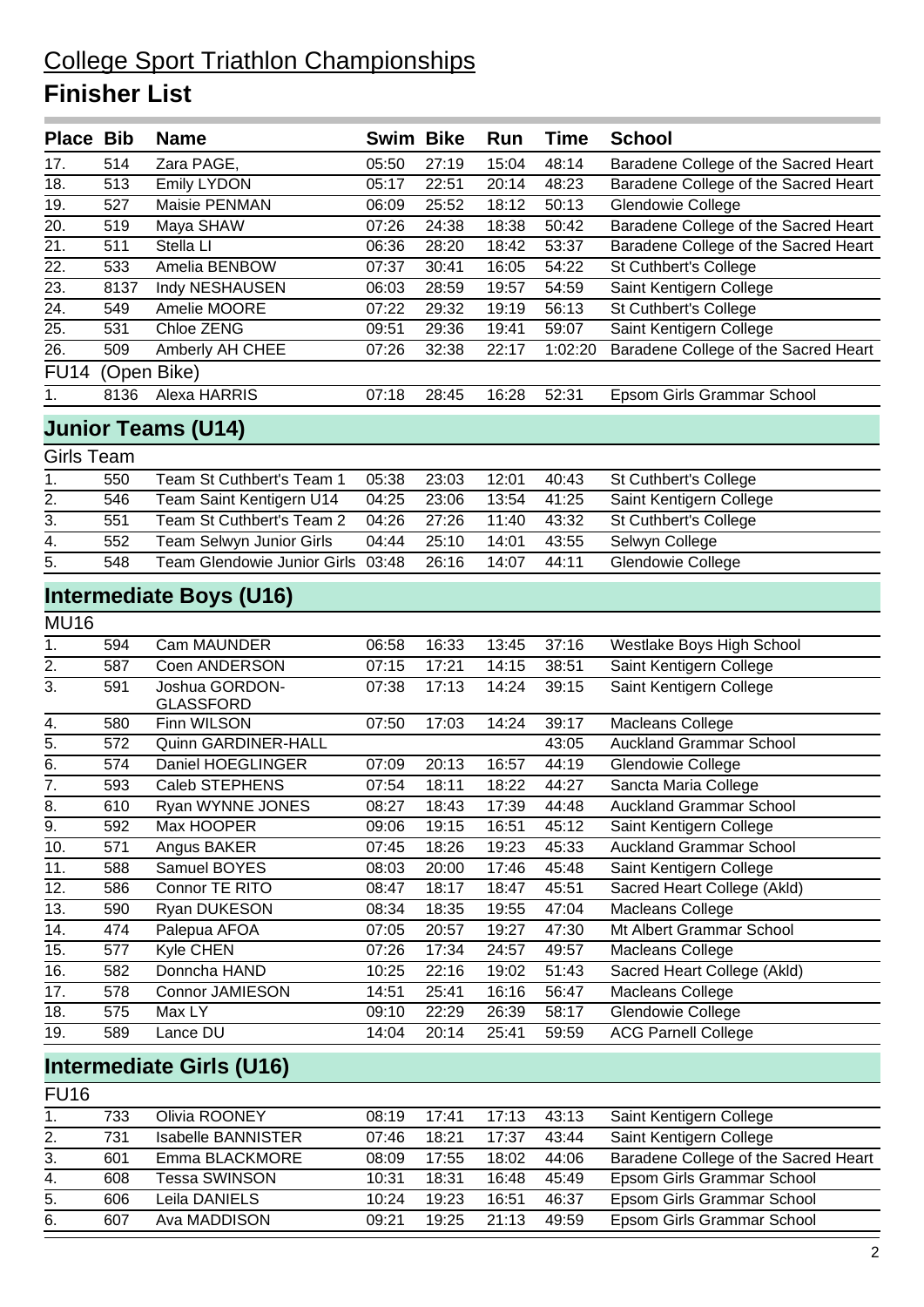## **Finisher List**

| <b>Place Bib</b>  |      | <b>Name</b>                      | Swim Bike |       | Run   | <b>Time</b> | <b>School</b>                        |
|-------------------|------|----------------------------------|-----------|-------|-------|-------------|--------------------------------------|
| 7.                | 1236 | <b>Emily THOMAS</b>              | 09:15     | 21:08 | 20:00 | 50:23       | Saint Kentigern College              |
| 8.                | 603  | Frederik RAJOTTE                 | 09:05     | 21:14 | 20:11 | 50:30       | Baradene College of the Sacred Heart |
| 9.                | 604  | <b>Emily SHAW</b>                | 10:15     | 20:35 | 21:55 | 52:46       | Baradene College of the Sacred Heart |
| 10.               | 605  | Somer TONG                       | 09:25     | 21:23 | 22:37 | 53:24       | Baradene College of the Sacred Heart |
|                   |      | Intermediate Teams (U16)         |           |       |       |             |                                      |
| <b>Boys Team</b>  |      |                                  |           |       |       |             |                                      |
| 1.                | 598  | Team Westlake Boys Red           | 06:45     | 15:59 | 13:54 | 36:38       | Westlake Boys High School            |
| 2.                | 576  | Team King's 1                    | 07:37     | 17:24 | 13:29 | 38:30       | King's College                       |
| 3.                | 597  | Team Saint Kentigern U16         | 06:48     | 17:33 | 14:15 | 38:36       | Saint Kentigern College              |
| 4.                | 581  | Team King's 2                    | 06:52     | 18:10 | 16:05 | 41:07       | King's College                       |
| 5.                | 595  | Team Mt Albert Blue              | 08:37     | 18:23 | 14:57 | 41:58       | Mt Albert Grammar School             |
| $\overline{6}$ .  | 596  | Team Macleans Intermediate 07:36 |           | 20:25 | 14:02 | 42:02       | <b>Macleans College</b>              |
| <b>Boys Team</b>  |      | (Open Bike)                      |           |       |       |             |                                      |
| 1.                | 599  | Team Green Bay Boys              | 07:47     | 22:18 | 16:35 | 46:40       | Green Bay High School                |
| 2.                | 600  | Team Westlake Boys Green         | 07:17     | 21:48 | 19:07 | 48:12       | Westlake Boys High School            |
| <b>Girls Team</b> |      |                                  |           |       |       |             |                                      |
| 1.                | 742  | <b>Team Epsom Girls</b>          | 08:02     | 17:06 | 17:53 | 43:02       | Epsom Girls Grammar School           |
|                   | 741  | <b>Team Epsom Girls</b>          | 07:20     | 19:44 | 16:10 | 43:14       | Epsom Girls Grammar School           |
| $\frac{2}{3}$ .   | 751  | Team Saint Kentigern U16         | 08:28     | 17:33 | 17:27 | 43:28       | Saint Kentigern College              |
| $\frac{4}{1}$     | 748  | Team Mt Albert Girls             | 07:37     | 20:36 | 18:50 | 47:02       | Mt Albert Grammar School             |
| a.k.              | 740  | <b>Team Epsom Girls</b>          | 01:02     | 20:34 | 20:17 | 41:53       | Epsom Girls Grammar School           |
|                   |      | Girls Team (Open Bike)           |           |       |       |             |                                      |
| 1.                | 553  | Team Selwyn Girls Open           | 10:21     | 27:03 | 19:12 | 56:36       | Selwyn College                       |
|                   |      | <b>Senior Boys (U19)</b>         |           |       |       |             |                                      |
| <b>MU19</b>       |      |                                  |           |       |       |             |                                      |
| 1.                | 1240 | <b>Matthew MITCHELL</b>          | 10:45     | 25:10 | 20:20 | 56:14       | Sacred Heart College (Akld)          |
| 2.                | 1231 | Felix MADDISON                   | 11:46     | 25:10 | 20:10 | 57:05       | <b>Auckland Grammar School</b>       |
| 3.                | 1238 | Ward HOPE                        | 11:59     | 27:05 | 21:05 | 1:00:09     | Mt Albert Grammar School             |
| 4.                | 1235 | Tom GREAVES                      | 13:37     | 27:58 | 19:06 | 1:00:40     | <b>ACG Parnell College</b>           |
| $\overline{5}$ .  | 497  | Redmond CONNOLEY                 | 13:48     | 26:02 | 21:28 |             | 1:01:18 Sacred Heart College (Akld)  |
| 6.                | 1243 | <b>Braden JONES</b>              | 14:26     | 27:00 | 20:02 | 1:01:28     | Selwyn College                       |
| 7.                | 1237 | <b>Mitchell FRAZER</b>           | 14:00     | 27:46 | 23:07 | 1:04:53     | Saint Kentigern College              |
| 8.                | 8134 | <b>Will BELCH</b>                | 13:34     | 31:57 | 22:49 | 1:08:20     | <b>Auckland Grammar School</b>       |
|                   |      | <b>Senior Girls (U19)</b>        |           |       |       |             |                                      |
| <b>FU19</b>       |      |                                  |           |       |       |             |                                      |
| 1.                | 8113 | Sophie SPENCER                   | 10:35     | 26:04 | 18:32 | 55:11       | Saint Kentigern College              |
| 2.                | 8114 | <b>Charlotte BROWN</b>           | 10:34     | 26:02 | 22:00 | 58:37       | Waitakere College                    |
| 3.                | 8105 | Georgia HAIR                     | 11:43     | 27:28 | 21:22 | 1:00:33     | Diocesan School for Girls            |
| 4.                | 8103 | Gemma CARTER                     | 11:45     | 28:58 | 22:57 | 1:03:40     | Baradene College of the Sacred Heart |
| 5.                | 8102 | Niamh EVANS                      | 12:24     | 28:24 | 23:49 | 1:04:36     | Baradene College of the Sacred Heart |
| 6.                | 8111 | Zara JANCYS                      | 13:26     | 29:19 | 22:17 | 1:05:02     | Saint Kentigern College              |
| 7.                | 8112 | Eva MELHUISH                     | 12:48     | 31:13 | 24:46 | 1:08:47     | Saint Kentigern College              |
| 8.                | 8106 | <b>Juliet HARLAND</b>            | 13:33     | 31:50 | 24:13 | 1:09:35     | Diocesan School for Girls            |
|                   |      |                                  |           |       |       |             |                                      |
|                   |      | <b>Senior Teams (U19)</b>        |           |       |       |             |                                      |
| Boys Team         |      |                                  |           |       |       |             |                                      |
| 1.                | 1246 | Team King's 3                    | 09:50     | 24:39 | 15:35 | 50:04       | King's College                       |
| 2.                | 1248 | Team Selwyn Senior Black         | 11:02     | 24:31 | 18:21 | 53:54       | Selwyn College                       |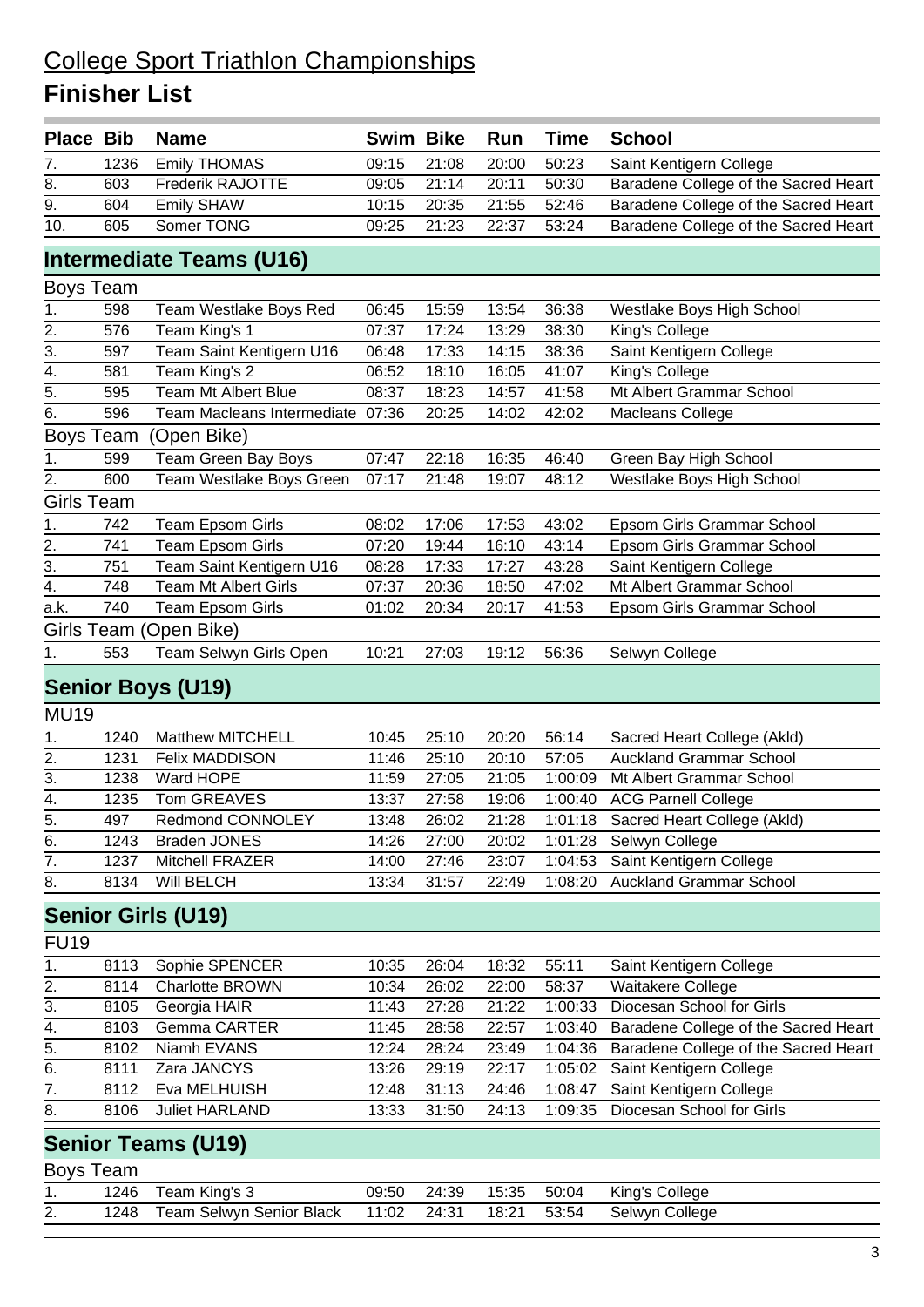#### College Sport Triathlon Championships **Finisher List**

| <b>Place Bib</b>  |                   | <b>Name</b>                     | <b>Swim Bike</b> |                | Run            | <b>Time</b>        | <b>School</b>                                              |
|-------------------|-------------------|---------------------------------|------------------|----------------|----------------|--------------------|------------------------------------------------------------|
| 3.                | 1247              | Team King's 4                   | 10:06            | 27:17          | 18:55          | 56:18              | King's College                                             |
| 4.                | 1245              | Team Mt Albert Gold             | 11:03            | 30:36          | 15:59          | 57:38              | Mt Albert Grammar School                                   |
| Girls Team        |                   |                                 |                  |                |                |                    |                                                            |
| 1.                | 8125              | Team Saint Kentigern U19        | 10:19            | 25:30          | 20:43          | 56:32              | Saint Kentigern College                                    |
| 2.                | 8121              | Team Diocesan A                 | 10:36            | 27:39          | 18:57          | 57:12              | Diocesan School for Girls                                  |
| 3.                | 8116              | Team Epsom Girls Senior A       | 11:28            | 28:24          | 20:22          | 1:00:14            | Epsom Girls Grammar School                                 |
| 4.                | 8117              | Team Epsom Girls Senior B       | 11:29            | 26:04          | 22:55          | 1:00:28            | Epsom Girls Grammar School                                 |
| $\overline{5}$ .  | 8119              | Team Epsom Girls Senior D       | 13:09            | 27:34          | 21:33          | 1:02:17            | Epsom Girls Grammar School                                 |
| 6.                | 8118              | Team Epsom Girls Senior C       | 11:40            | 29:07          | 26:47          | 1:07:34            | Epsom Girls Grammar School                                 |
| $\overline{7}$ .  | 8120              | <b>Team Marist Senior Girls</b> | 13:19            | 33:16          | 22:40          | 1:09:15            | <b>Marist College</b>                                      |
|                   | <b>Mixed Team</b> |                                 |                  |                |                |                    |                                                            |
| 1.                | 8129              | Team King's 5                   | 12:17            | 22:42          | 18:12          | 53:11              | King's College                                             |
| 2.                | 8130              | Team King's 6                   | 12:50            | 23:48          | 17:41          | 54:19              | King's College                                             |
| $\overline{3}$ .  | 8131              | Team King's 7                   | 11:36            | 31:08          | 18:27          | 1:01:11            | King's College                                             |
| 4.                | 8132              | Team Eden Christian Senior      | 14:03            | 39:39          | 19:29          | 1:13:11            | Eden Christian Academy                                     |
|                   |                   |                                 |                  |                |                |                    |                                                            |
|                   | <b>NCEA Boys</b>  |                                 |                  |                |                |                    |                                                            |
| <b>MU19</b>       |                   |                                 |                  |                |                |                    |                                                            |
| 1.                | 1241              | Jackson JARVIE                  | 09:03            | 10:40          | 25:37          | 45:20              | Sacred Heart College (Akld)                                |
| 2.                | 746               | Liam BAILEY                     | 11:17            | 21:13          | 15:49          | 48:20              | Sacred Heart College (Akld)                                |
| 3.                | 8109              | Troy O'DONNELL                  | 09:50            | 19:57          | 19:35          | 49:22              | Sacred Heart College (Akld)                                |
| 4.                | 1222              | <b>Oliver FAY</b>               | 09:41            | 24:31          | 19:10          | 53:22              | Sacred Heart College (Akld)                                |
| $\overline{5}$ .  | 8128              | Nicodemus ROOKE                 | 12:26            | 24:01          | 18:36          | 55:03              | Sacred Heart College (Akld)                                |
| $\overline{6}$ .  | 1244              | Ryan MCGUIRE                    | 12:47            | 20:41          | 21:36          | 55:04              | Sacred Heart College (Akld)                                |
| $\overline{7}$ .  | 752               | <b>William DAVIES</b>           | 10:55            | 22:33          | 21:37          | 55:05              | Sacred Heart College (Akld)                                |
| 8.                | 8124              | <b>Jack REIHER</b>              | 11:25            | 24:36          | 19:06          | 55:07              | Sacred Heart College (Akld)                                |
| $\overline{9}$ .  | 749               | <b>Edward BHANOT</b>            | 12:03            | 25:30          | 18:13          | 55:46              | Sacred Heart College (Akld)                                |
| $\overline{10}$ . | 8122              | <b>Reuben PENNELL</b>           | 13:46            | 23:08          | 19:16          | 56:09              | Sacred Heart College (Akld)                                |
| 11.               | 8115              | Mack PENFOLD                    | 09:36            | 24:28          | 22:21          | 56:25              | Sacred Heart College (Akld)                                |
| 12.               | 1224              | Noah GUISE                      | 11:09            | 26:09          | 19:27          | 56:45              | Sacred Heart College (Akld)                                |
| 13.               | 747               | <b>Jackson BAKER</b>            | 11:58            | 26:41          | 18:57          | 57:36              | Sacred Heart College (Akld)                                |
| $\overline{14}$ . | 8123              | Henry REA                       | 10:45            | 24:00          | 22:58          | 57:43              | Sacred Heart College (Akld)                                |
| 15.               | 1226              | <b>Edward JAMES</b>             | 12:02            | 25:29          | 21:46          | 59:16              | Sacred Heart College (Akld)                                |
| 16.               | 754               | Ethan ELMORE                    | 11:38            | 26:18          | 21:45          | 59:42              | Sacred Heart College (Akld)                                |
| 17.               | 1234              | Ethan HUGHES                    | 12:15            | 21:14          | 26:28          | 59:58              | Sacred Heart College (Akld)                                |
| 18.               | 1223              | <b>Matthew GIN</b>              | 09:39            | 26:42          | 23:41          | 1:00:02            | Sacred Heart College (Akld)                                |
| 19.               | 8110              | Xavier O'MEAGHER                | 14:24            | 29:59          | 17:11          | 1:01:34            | Sacred Heart College (Akld)                                |
| 20.               | 1227              | Patrick                         | 13:49            | 26:43          | 21:35          | 1:02:07            | Sacred Heart College (Akld)                                |
| 21.               | 1249              | Jonty MCKAY                     | 13:36            | 27:04          | 21:34          | 1:02:14            | Sacred Heart College (Akld)                                |
| 22.               | 750               | Nino CISARIA                    | 12:11            | 30:16          | 20:20          | 1:02:47            | Sacred Heart College (Akld)                                |
| 23.               | 8107              | <b>Thomas NAIRN</b>             | 12:40            | 27:45          | 22:46          | 1:03:12            | Sacred Heart College (Akld)                                |
| $\overline{24}$ . | 8108              | Caleb NGATA                     | 16:58            | 26:21          | 20:06          | 1:03:25            | Sacred Heart College (Akld)                                |
| 25.               | 1228              | Finn MARTINOVICH                | 13:22            | 27:19          | 23:08          | 1:03:49            | Sacred Heart College (Akld)                                |
| 26.               | 1242              | <b>Tobias MCDUFF</b>            | 10:40            | 33:05          | 21:57          | 1:05:42            | Sacred Heart College (Akld)                                |
| 27.               | 8133              | Arona TAURIMA                   | 17:06            | 25:22          | 23:15          | 1:05:42            | Sacred Heart College (Akld)                                |
| 28.               | 1239              | Kristian                        | 16:40            | 27:20          | 24:51          | 1:08:50            | Sacred Heart College (Akld)                                |
| 29.               | 1221              | Elias FALANITULE                | 12:21            | 29:50          | 27:35          | 1:09:47            | Sacred Heart College (Akld)                                |
| 30.               | 1229              | Jahron MATAIRA                  | 15:42            | 27:42          | 26:23          | 1:09:47            | Sacred Heart College (Akld)                                |
| 31.               |                   |                                 |                  |                |                |                    |                                                            |
|                   |                   |                                 |                  |                |                |                    |                                                            |
| 32.               | 8126<br>8127      | Jaryd ROBINSON<br>Joshua ROGERS | 15:13<br>12:23   | 32:49<br>29:33 | 25:14<br>31:37 | 1:13:16<br>1:13:33 | Sacred Heart College (Akld)<br>Sacred Heart College (Akld) |